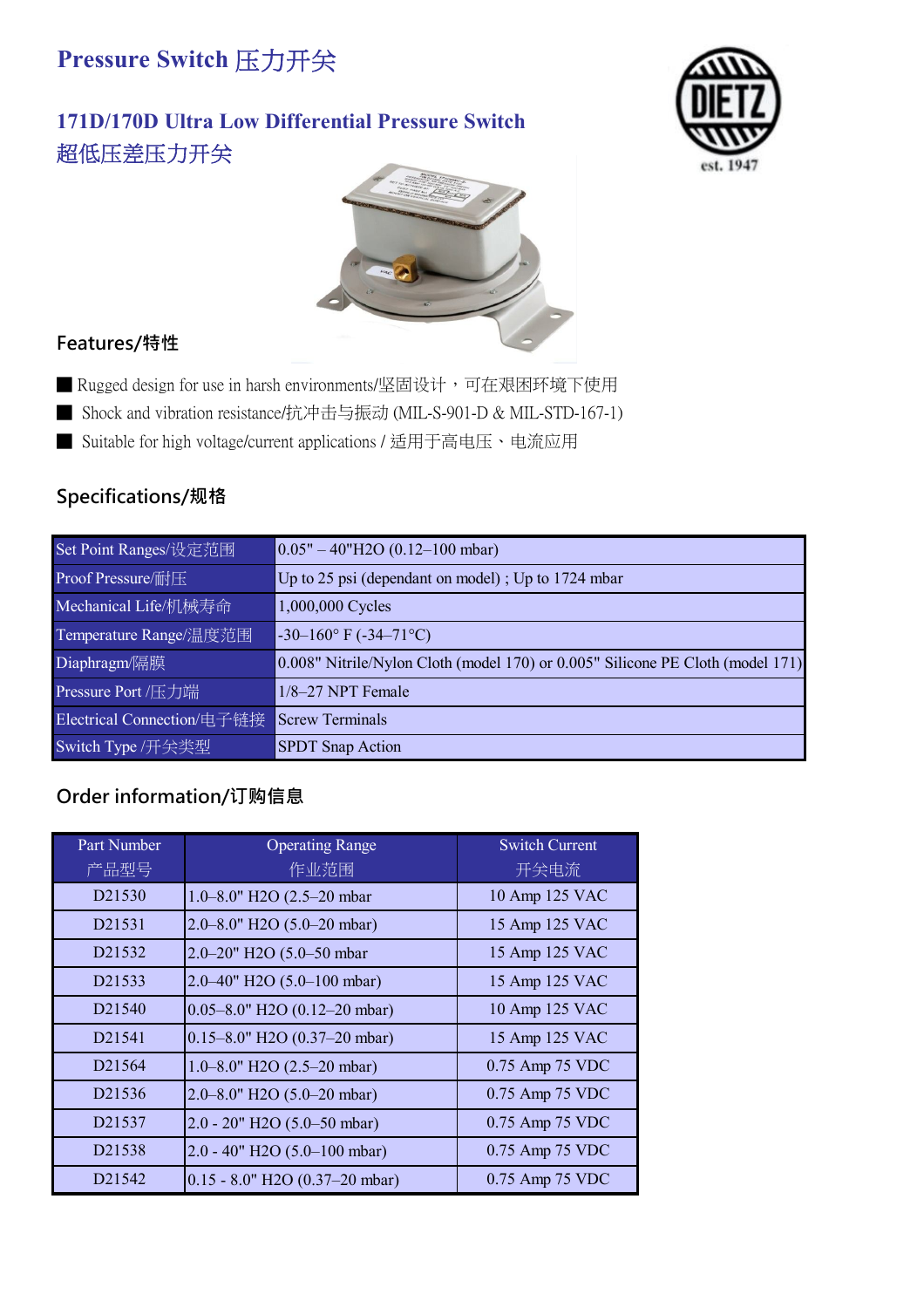# **103B Vane Airflow Switch** 叶片式流量开关

#### **Features/特性**

- Vane-operated switch for airflow detection/ 叶片式开关作为风量检测
- Easy Installation—mounts directly onto duct/ 安装简易,直接安装在管内
- Moisture & fungus resistance models available/ 防潮防霉
- Gold contacts option for low-current applications 黄金触点适用于低电流应用

### **Specifications/规格**

| Specifications/规格              |                                                  |
|--------------------------------|--------------------------------------------------|
| Airflow ranges/空气流量范围          | 500–2,500 ft per minute                          |
| Switch Operating Range /开关作业范围 | $15^{\circ}-20^{\circ}$ of Operating Stroke      |
| Current Rating/额定电流            | 6 A 125/250 VAC                                  |
| Mechanical Life/机械寿命           | 1,000,000 Cycles                                 |
| Temperature Range/温度范围         | +40-125 $\rm{^{\circ}}$ F                        |
| Housing Material /外壳材质         | Plastic Dust Cover and Aluminum Mounting Bracket |
| Vane Material /叶片材质            | <b>Stainless Stee</b>                            |
| Electrical Connection/电子链接     | $0.187 \times 0.2$ " Terminals                   |
| Switch Type /开关类型              | <b>SPDT</b> Snap Action                          |

| Part Number         | <b>Airflow Range</b>      | Remark              |
|---------------------|---------------------------|---------------------|
| 产品型号                | 流量范围                      | 备注                  |
| D <sub>2</sub> 1560 | $500-2,500$ ft per minute | -                   |
| D <sub>2</sub> 1561 | $500-2,500$ ft per minute | * Mildew Resistant* |



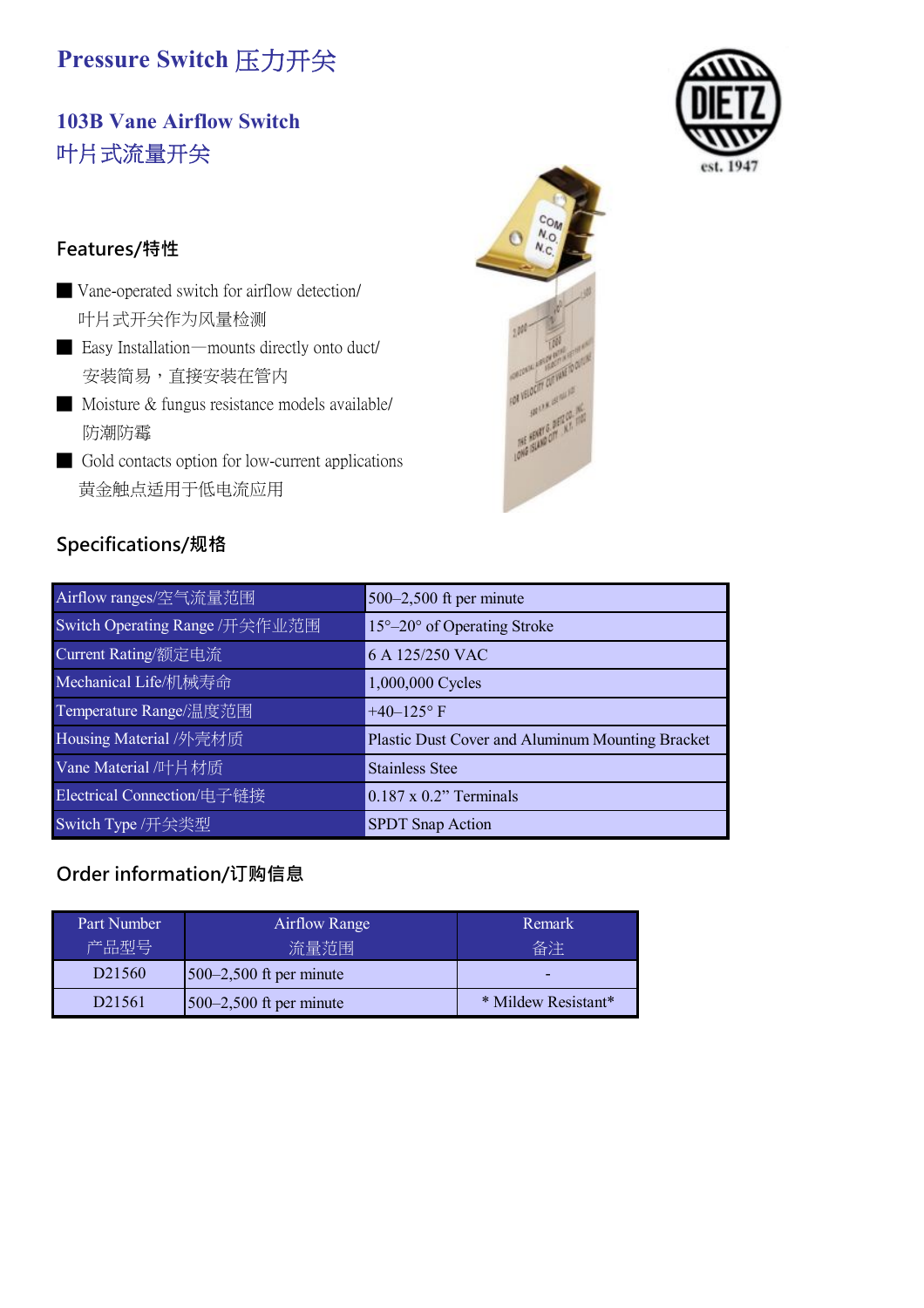## **161P Low Pressure Switch /** 低压开关





#### **Features/特性**

- Rugged steel housing for use in harsh environments/坚固不锈钢外壳,可在艰困环境下使用
- Single pole double throw switch action/单刀双掷开关动作
- Electrical rating up to 10 Amp, 125 480 VAC/电气等级高达10 Amp, 125 480 VAC
- Reliable mechanical life / 可靠的机械寿命

## **Specifications/规格**

| Set Point Ranges/设定范围      | $0.25 - 15$ psi                           |
|----------------------------|-------------------------------------------|
| Proof Pressure/耐压          | Up to 35 psi (dependant on range)         |
| Mechanical Life/机械寿命       | 1,000,000 Cycles                          |
| Temperature Range/温度范围     | $+40-125$ °F                              |
| Diaphragm/隔膜               | 0.017 Thick Nitrile / Nylon Coated Fabric |
| Pressure Port /压力端         | $1/4-18$ NPT Male                         |
| Electrical Connection/电子链接 | <b>Screw Terminals</b>                    |
| Switch Type /开关类型          | <b>SPDT</b> Snap Action                   |

| Part Number         | Range              | Deadband           |
|---------------------|--------------------|--------------------|
| 产品型号                | 作业范围               | 死区                 |
| D <sub>2</sub> 1545 | $0.25 - 1.00$ ps   | $0.004 - 0.1$ ps   |
| D <sub>21546</sub>  | $0.25 - 1.30$ psi  | $0.004 - 0.1$ psi  |
| D <sub>2</sub> 1547 | $0.25 - 5.00$ psi  | $0.009 - 0.25$ psi |
| D21548              | $0.50 - 10.00$ psi | $0.018 - 0.50$ psi |
| D21549              | $0.75 - 15.00$ psi | $0.027 - 0.75$ psi |